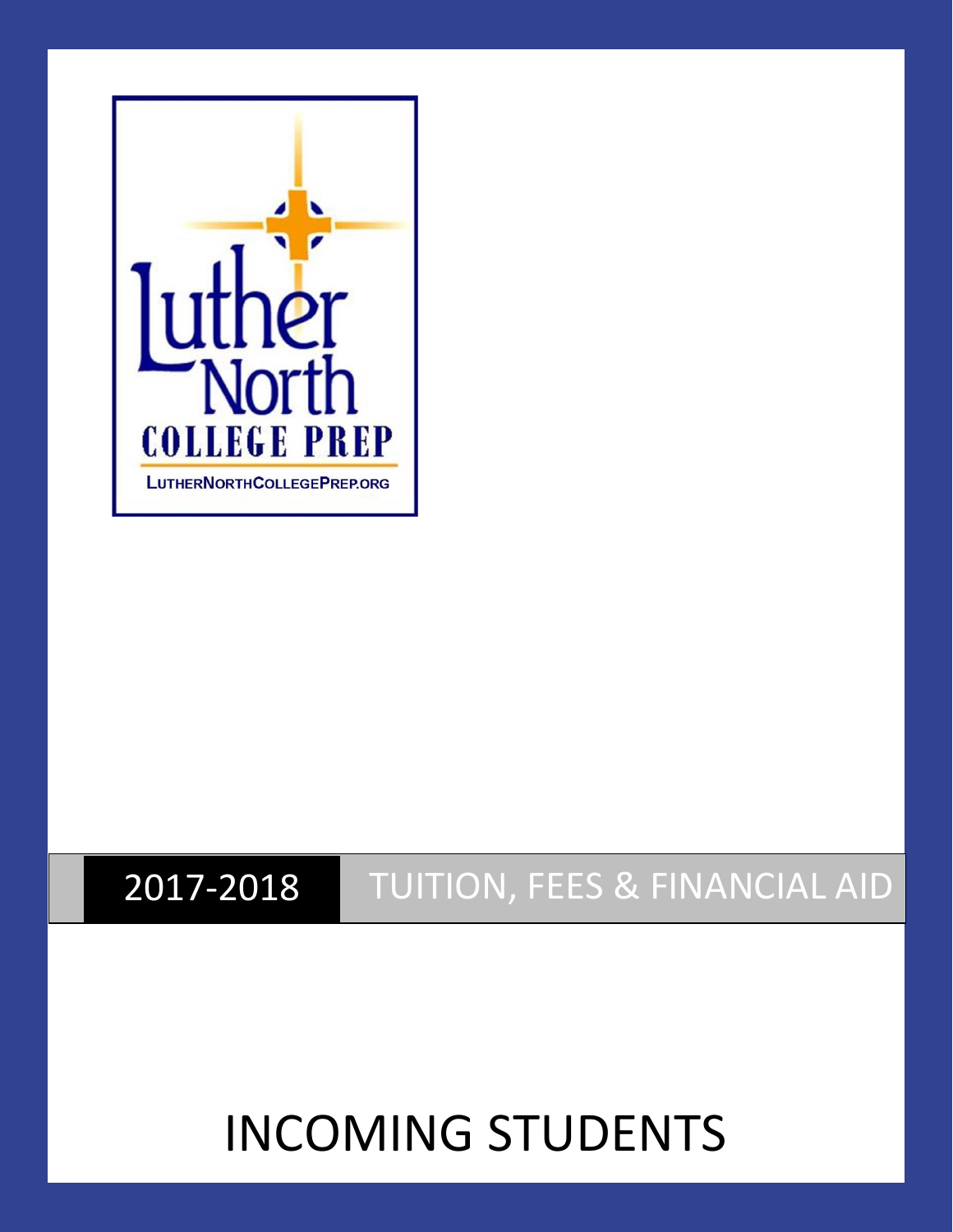

Luther North College Prep has long been committed to providing quality Christian education to a broad range of students from diverse economic backgrounds. We draw students from all over the city and suburbs alike. We work hard with families to make school affordable –81% of the students received either scholarships or financial aid in 2016-2017.

## **GENERAL INFORMATION:**

Once a student has submitted an application for admissions and taken the entrance exam, the family can apply for scholarships and financial aid.

| Saturday, Dec. 3rd              | <b>Admission Testing</b>             |
|---------------------------------|--------------------------------------|
| Thursday, Dec. 15 <sup>th</sup> | <b>Acceptance letters mailed out</b> |
| Tuesday, Jan. 31st              | <b>Scholarship applications due</b>  |
| Friday, Feb. 3rd                | Scholarship award letters mailed out |
| Saturday, Mar. 18 <sup>th</sup> | 2 <sup>nd</sup> Admission Testing    |
| Friday, Mar. 31st               | Deadline to apply for financial aid  |

#### **Process for applying for scholarships:**

1. In this packet, there are application forms for the scholarships described below. Please submit the applications no later than **January 31, 2017.**

#### **Process for applying for financial aid:**

- 1. Go to the Luther North College Prep website and create a parent log in.
	- a. LutherNorthCollegePrep.org
	- b. Select "Student Life" from the tab across the top of the page
	- c. Select "Renweb" and then "ParentsWeb"
	- d. Select "Create New ParentsWeb Account"
	- e. You will be prompted to create a user id the district code is "LN-IL"
- 2. Once you have logged in select the link "Family Information" and then "Financial Aid"
- 3. Complete the application for financial aid. You will receive electronic confirmation of the application and your award.
- 4. Please contact Sue Lichner at [slichner@luthernorth.org](mailto:slichner@luthernorth.org) if you have any questions.

#### **Financial aid is limited – the deadline to apply is March 31, 2017, but the sooner you apply the more likely you are to receive aid.**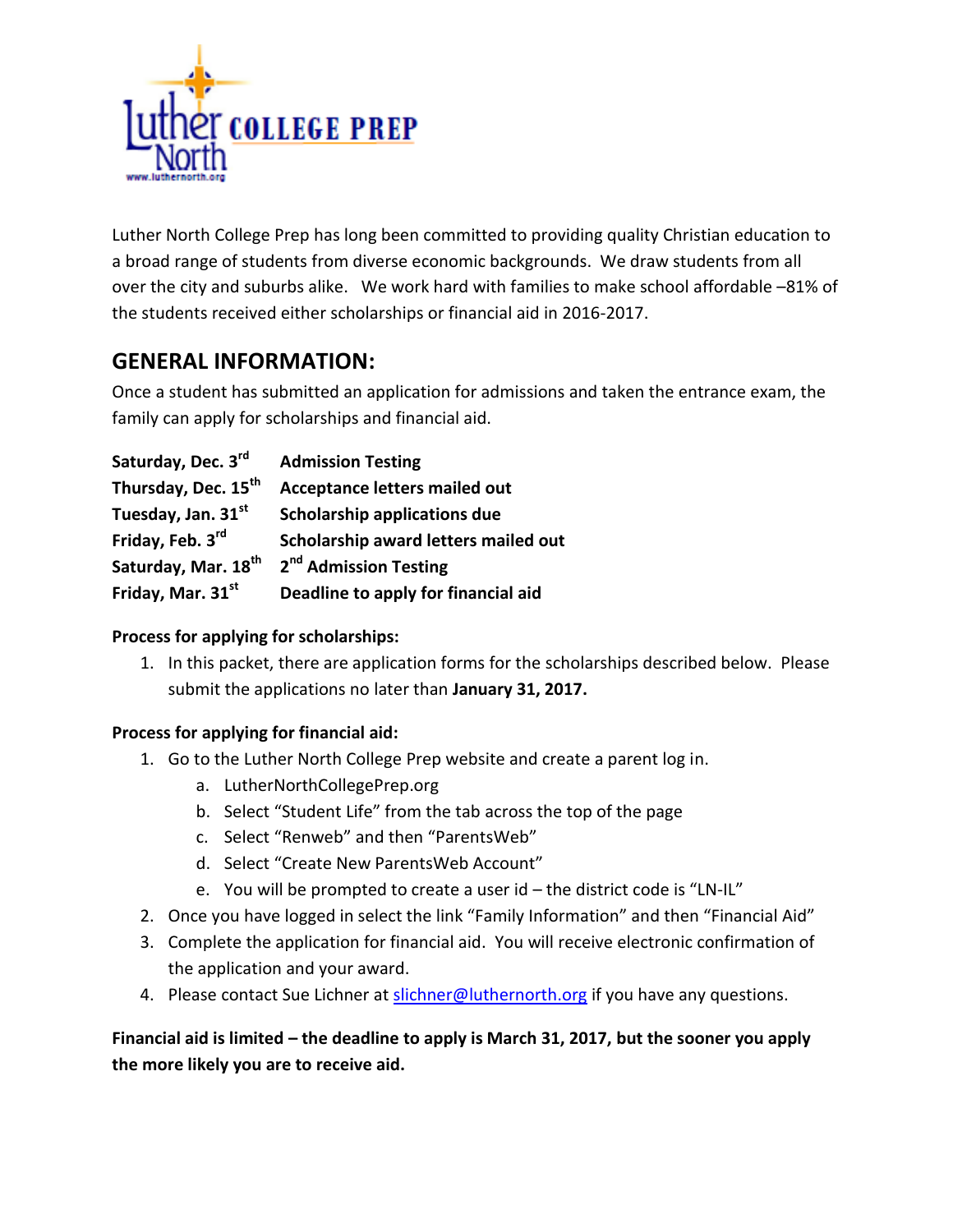#### **TUITION & FEES:**

|                                         | Cost       | <b>Comments</b>                                                               | <b>Deadlines</b>               |
|-----------------------------------------|------------|-------------------------------------------------------------------------------|--------------------------------|
| <b>Tuition</b>                          | \$9,600.00 | Includes all educational costs                                                | Payment plans are<br>available |
| <b>Registration Fee</b>                 | \$300.00   | Must be paid for financial aid,<br>scholarships and course selection          | Due with enrollment            |
| <b>Technology Fee</b>                   | \$150.00   | Includes usage of school technology,<br>internet access and student printing  | Due in June 2017               |
| <b>Chromebook Purchase*</b>             | \$250.00   | 1:1 initiative required for freshmen,<br>sophomores and juniors               | Due in July 2017               |
| <b>Activity Fee</b>                     | \$300.00   | Includes lock, lanyard, ID, one PE<br>uniform and extra-curricular activities | Due at orientation             |
| <b>International Student</b><br>$Fee**$ | \$1,500.00 | Includes support for international<br>students                                | Due with enrollment            |

#### **\*CHROMEBOOK - 1:1 Initiative:**

#### *All students are required to purchase a Chromebook at the beginning of the year to be used throughout their years at LNCP and beyond*.

Families will share the cost of the required purchase of the device, which will become the property and responsibility of the student. Upon graduation, the family will own the student's device. During their time at LNCP, families will pay a total of \$250.00 toward the cost of the device. The Chromebooks will be purchased through the school and set up with the necessary applications and access to online books needed for classes. The school will also serve as tech support for the students' devices throughout their time at LNCP.

#### **\*\*INTERNATIONAL STUDENT FEE**

International students applying for acceptance into Luther North will be required to pay an additional fee. This fee is for students who are coming from other countries and need an F1 visa.

#### **FAMILY FINANCIAL ASSISTANCE PROGRAM:**

There are two types of tuition assistance:

- 1. **Scholarship Awards- Applications due Jan. 31st – to be eligible, students must take the admission test in December.**
- 2. **Financial Aid Awards- Applications due March 31st**

Students are awarded the scholarships as incoming freshmen. If you are applying for any scholarship, you must complete the scholarship application along with any of the needed materials for each scholarship. Two submitted teacher recommendations can be used for multiple scholarship applications. For all awarded scholarships, students must maintain the designated criteria each year or the scholarship will be revoked. Each student must be enrolled and registered, have all fees paid, and be in attendance before any financial assistance will be applied to tuition bills. The following is a list of available awards for incoming freshmen students.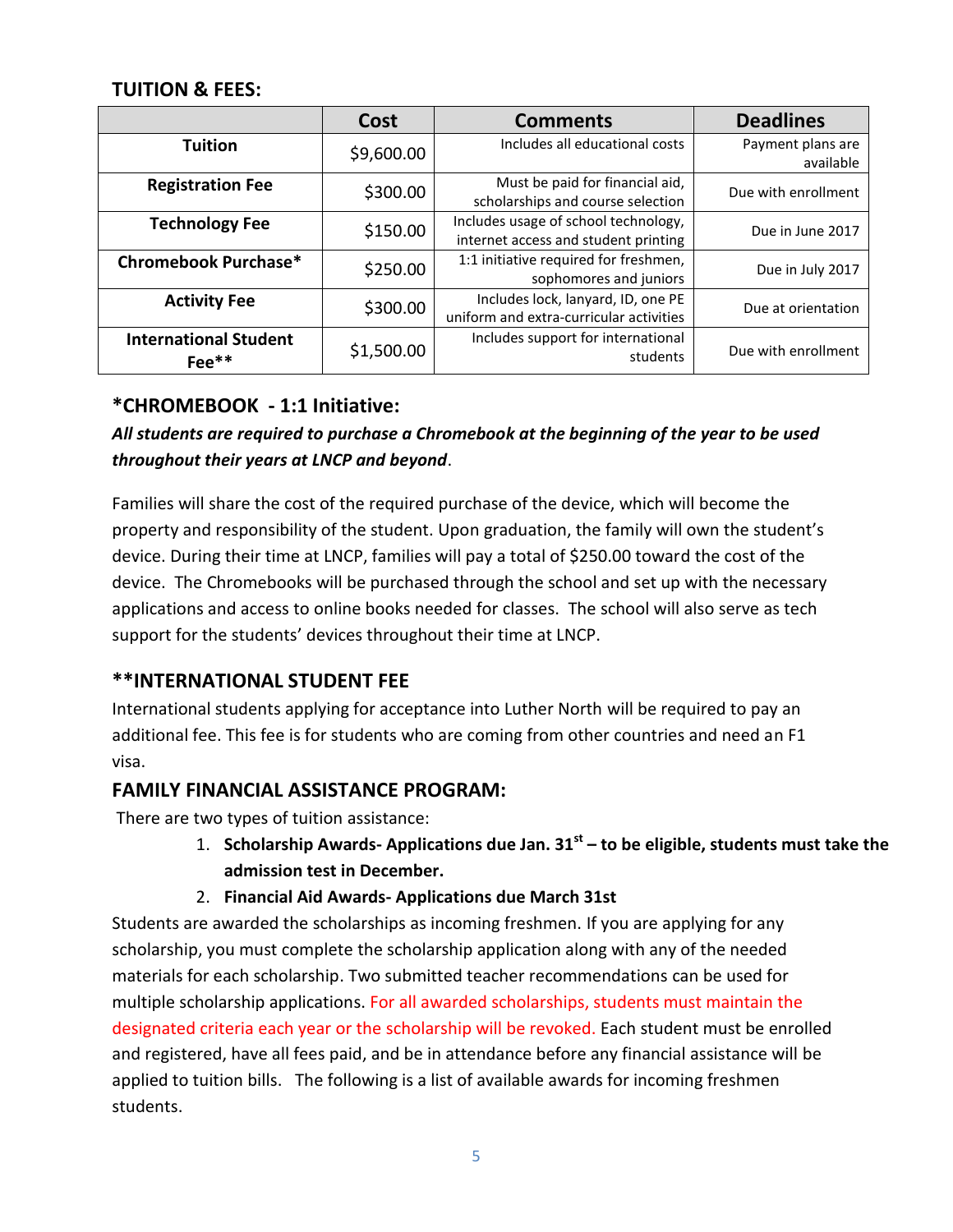| <b>SCHOLARSHIP &amp; GRANT AWARDS</b>                                                                                                                                                                                                                                                                                                                                                                   |                                                                                                                                                                                                                                                                                                                                               |                             |                            |  |  |  |
|---------------------------------------------------------------------------------------------------------------------------------------------------------------------------------------------------------------------------------------------------------------------------------------------------------------------------------------------------------------------------------------------------------|-----------------------------------------------------------------------------------------------------------------------------------------------------------------------------------------------------------------------------------------------------------------------------------------------------------------------------------------------|-----------------------------|----------------------------|--|--|--|
| <b>SCHOLARSHIP</b>                                                                                                                                                                                                                                                                                                                                                                                      | <b>CRITERIA</b>                                                                                                                                                                                                                                                                                                                               | <b>YEARLY</b>               | <b>YEARS</b>               |  |  |  |
|                                                                                                                                                                                                                                                                                                                                                                                                         |                                                                                                                                                                                                                                                                                                                                               | <b>AMOUNT</b>               |                            |  |  |  |
| Freshman Academic Scholarships: each is a<br>4 year award based on achievement.<br>1. Gast Family Scholarship<br>\$3,000 per year<br><b>Berning Scholarship</b><br>2.<br>\$2,500 per year<br>Ann Rundio Scholarship<br>З.<br>\$2,000 per year                                                                                                                                                           | Qualifying score on entrance exam<br>$\bullet$<br>Completed scholarship application<br>$\bullet$<br>2 letters of recommendation<br>$\bullet$<br>$8th$ grade report card with $1st$<br>$\bullet$<br>semester grades<br>Five paragraph essay - What are<br>$\bullet$<br>your academic, personal and<br>extracurricular goals for high school?   | \$2,000-\$3,000<br>annually | Four Year<br>Scholarship   |  |  |  |
| Freshman Merit Scholarships: each is a 4<br>year award based on merit.<br>1. Wildcat Pride scholarship<br>Based on leadership<br>\$1,000 per year<br><b>Blue &amp; Gold service scholarship</b><br>2.<br><b>Based on service</b><br>\$1,000 per year<br>Blue & Gold extra & co-curricular<br>з.<br>activities<br>Based on involvement in<br>$\bullet$<br>extracurricular activities<br>\$1,000 per year | Completed scholarship application<br>$\bullet$<br>2 letters of recommendation<br>$\bullet$<br>$8th$ grade report card with $1st$<br>$\bullet$<br>semester grades<br>Five paragraph essay - What are<br>$\bullet$<br>your academic, personal and<br>extracurricular goals for high school?<br>Emphasis on which award you are<br>applying for. | \$1,000<br>annually         | Four Year<br>Scholarship   |  |  |  |
| Alumni Legacy Scholarship                                                                                                                                                                                                                                                                                                                                                                               | Parent graduated from Luther North<br>$\bullet$<br>Alumnus statement of why it is<br>$\bullet$<br>important for his/her child to attend<br><b>LNCP</b>                                                                                                                                                                                        | \$500<br>annually           | One Year<br>Scholarship    |  |  |  |
| <b>Pastoral Scholarship</b>                                                                                                                                                                                                                                                                                                                                                                             | Parent is a current pastor of a<br>$\bullet$<br>congregation                                                                                                                                                                                                                                                                                  | \$500<br>annually           | One Year<br>Scholarship    |  |  |  |
| <b>Chicagoland Lutheran Educational</b><br><b>Foundation (CLEF) Scholarship</b>                                                                                                                                                                                                                                                                                                                         | See enclosed application<br>Students must have graduated from<br>$\bullet$<br>a Chicago Lutheran elementary<br>school                                                                                                                                                                                                                         | \$4,000<br>annually         | Four Year<br>Scholarship   |  |  |  |
| <b>Len-Rich Foundation Grant</b>                                                                                                                                                                                                                                                                                                                                                                        | See enclosed application                                                                                                                                                                                                                                                                                                                      | \$1,000<br>Annually         | Four Year<br>Scholarship   |  |  |  |
| <b>NEED-BASED AWARDS</b>                                                                                                                                                                                                                                                                                                                                                                                |                                                                                                                                                                                                                                                                                                                                               |                             |                            |  |  |  |
| <b>Cross Star Financial Aid</b>                                                                                                                                                                                                                                                                                                                                                                         | Demonstration of family need, must submit<br>online application along with letter of need to<br>LNCP. Deadline for submission is<br>March 31, 2017.                                                                                                                                                                                           | varies                      | Each<br>qualifying<br>year |  |  |  |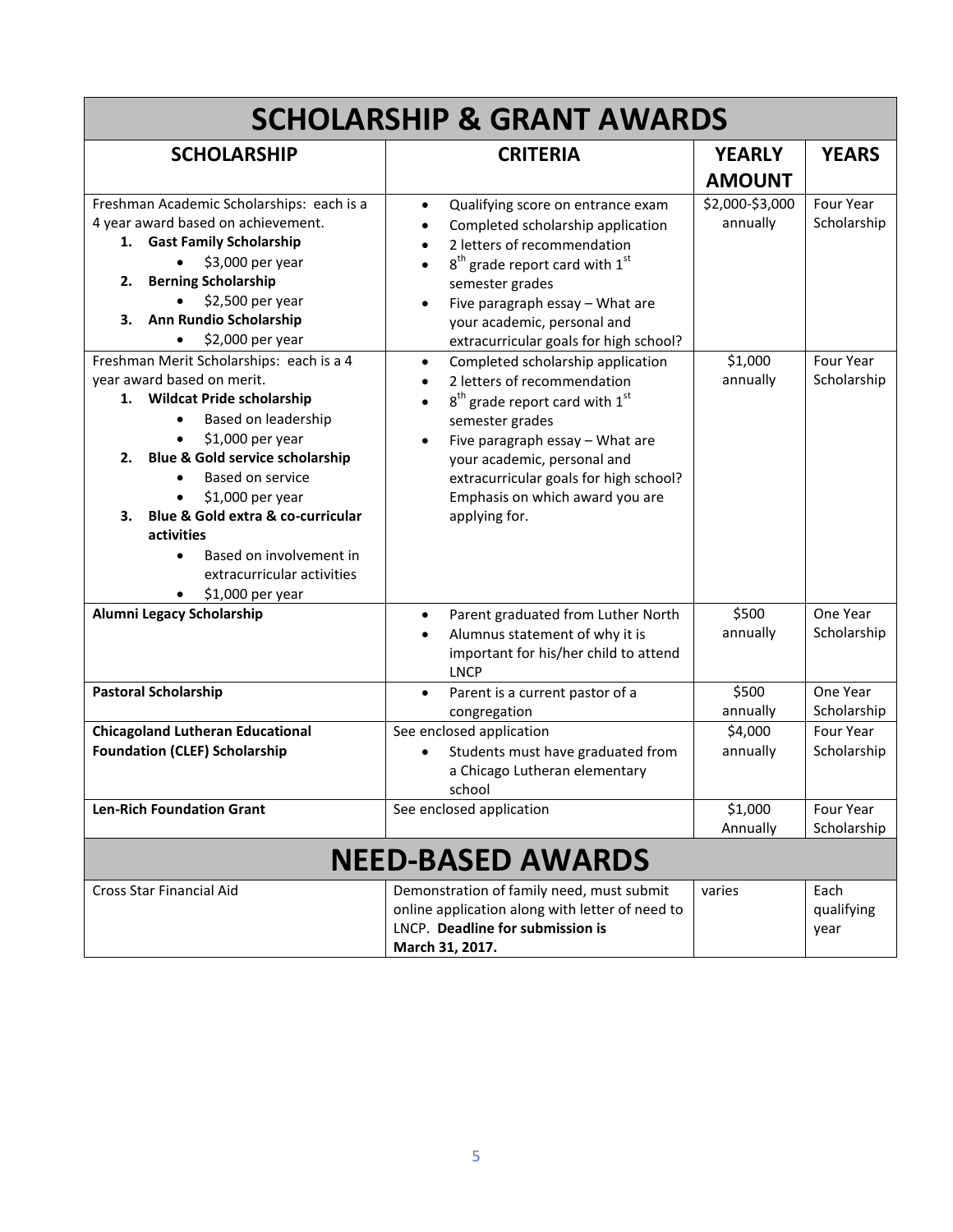## **SCHOLARSHIPS**

#### **Freshman Academic Scholarship Program**

Luther North College Prep awards three incoming freshman students with academic

scholarships in amounts ranging from \$2,000-\$3,000.

Criteria to qualify:

- 1. Must qualify on the entrance exam in December top 15% on the standardized test. Families will be notified in mid-December.
- 2. After qualifying on the exam:
	- a. Complete the scholarship application
	- b. Submit 2 letters of recommendation
	- c. Submit  $8^{TH}$  grade report card with  $1^{st}$  semester grades
	- d. Submit essay What are your academic, personal and extracurricular goals for high school?

Scholarship is for 4 years as long as the following criteria are met:

- 1. Participate in 2 extra-curricular activities per year
- 2. Provide ten additional service hours to the school per year
- 3. Maintain a GPA of 3.5 or higher or the scholarship can be revoked
- 4. Remain in good standing at the discretion of the principal

#### **Freshman Merit Scholarship Program**

Luther North College Prep awards three incoming freshmen students with merit scholarships in the amount of \$1,000:

- Wildcat Pride Leadership Scholarship
- Blue & Gold Service Scholarship
- Blue & Gold Extra & Co-Curricular Scholarship

Criteria to qualify:

- 1. Take the December admissions test.
- 2. After acceptance based on the exam:
	- a. Complete the scholarship application
	- b. Submit 2 letters of recommendation
	- c. Submit  $8^{TH}$  grade report card with  $1^{st}$  semester grades
	- d. Submit essay What are your academic, personal and extracurricular goals for high school? What have you done over the past 2 years that would qualify you for the scholarship you are applying for?

Scholarship is for 4 years as long as the following criteria are met:

- 1. Participate in 2 extra-curricular activities per year
- 2. Ten additional service hours to the school per year
- 3. Maintain a GPA of 2.5 or higher or the scholarship can be revoked
- 4. Remain in good standing at the discretion of the principal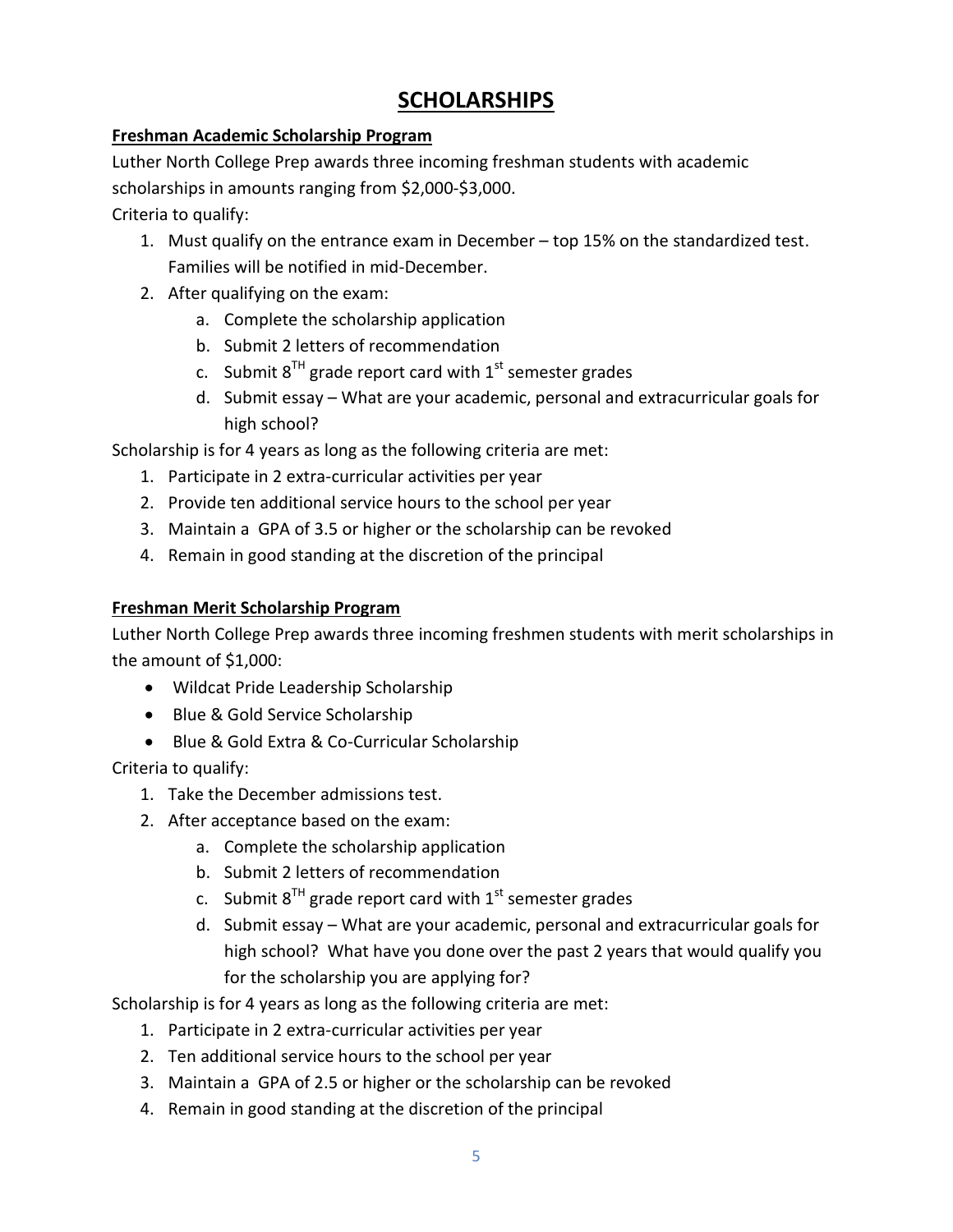#### **Alumni Legacy Scholarship**

Sponsored by the Luther North Alumni Association in the amount of \$500 – multiple scholarships may be awarded.

#### **Criteria to qualify:**

- 1. Parent of the student must have graduated from Luther North High School North, Luther Institute or Luther North College Prep.
- 2. Parent must submit a statement to the Alumni Association as to why it is important that his or her child attends Luther North College Prep.

#### **Pastoral Scholarship**

Available to students whose parent is an active pastor of a congregation. The scholarship is in the amount of \$500 – multiple scholarships may be awarded.

#### **Criteria to qualify:**

- 1. Parent is an active pastor of a congregation
- 2. Parent must complete the application with the information about the congregation

#### **The Len-Rich Athletic Foundation Scholarship**

The Len-Rich Athletic Foundation will award \$1,000 annually to two incoming freshman students with involvement in extra-curricular activities.

#### **Application form and criteria is included in this packet.**

Criteria to qualify:

- 1. Take the December admissions test.
- 2. After acceptance based on the exam:
	- a. Complete the Len-Rich scholarship application
	- b. Submit 1 letter of recommendation
	- c. Submit student resume
	- d. Submit  $8^{TH}$  grade report card with  $1^{st}$  semester grades
	- e. Submit confirmation of good discipline record from school
	- f. Submit essay See requirements

#### **Requirements:**

- 1. Must be approved for financial aid and recommended to the Len-Rich Foundation by LNCP
- 2. Must maintain a minimum 2.0 cumulative GPA
- 3. Must participate in at least two extra-curricular activities each academic year
- 4. Must maintain a good disciplinary record, including good attendance
- 5. Must agree to allow Len-Rich Foundation to use his or her photograph and yearly summary comments in promoting foundation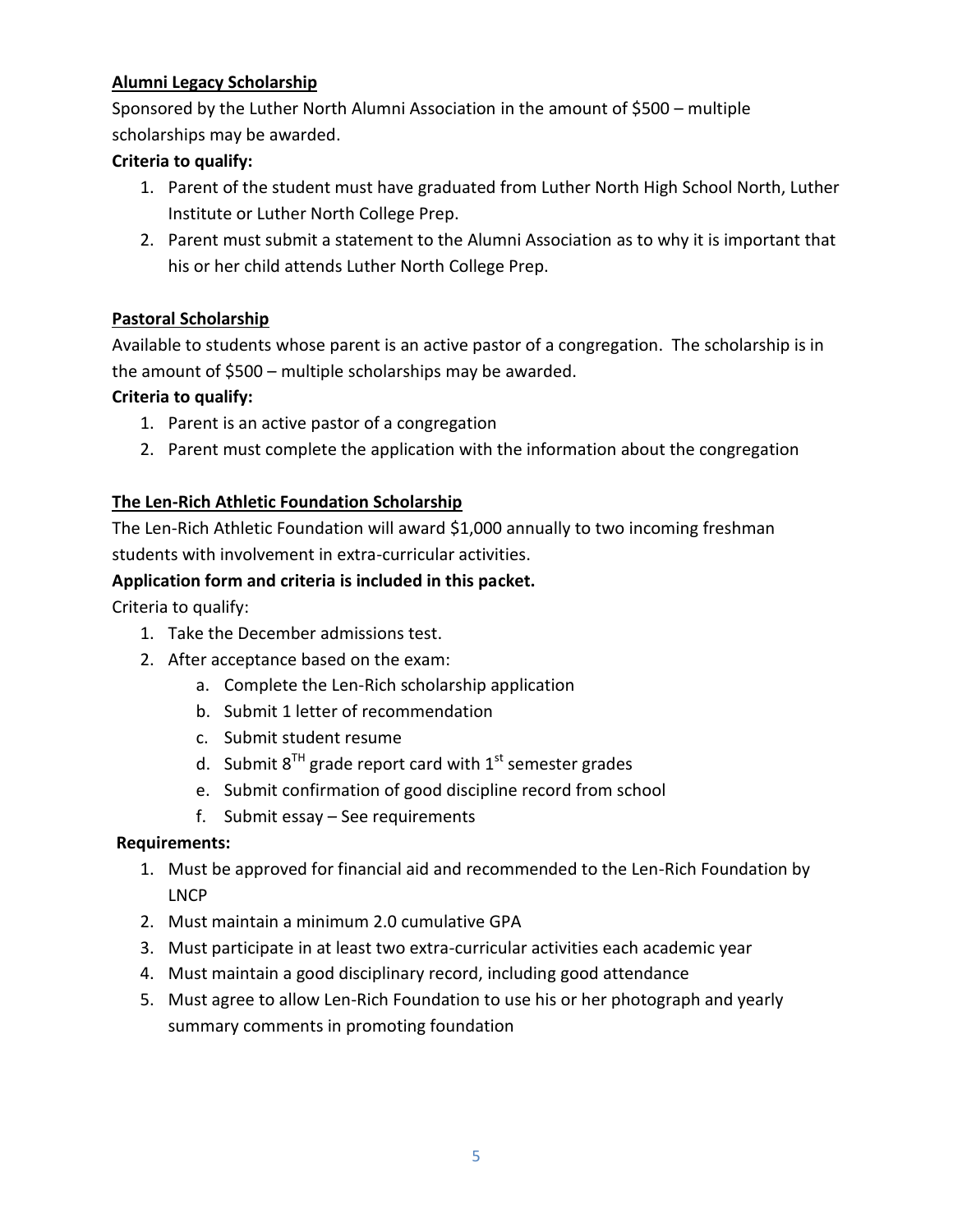#### **Chicagoland Lutheran Educational Foundation (CLEF) Scholarship**

The Chicagoland Lutheran Educational Foundation will award \$4,000 annually to two incoming freshman students with financial need who wish to continue their education in a Lutheran setting. Applicants must have graduated from a Chicago Lutheran elementary (CLEF) school and have attended a CLEF grade school for a minimum of two years.

#### **Application form and criteria is included in this packet.**

#### **Criteria to qualify:**

- 1. Take the December admissions test.
- 2. After acceptance based on the exam:
	- a. Submit CLEF Scholarship application
	- b. Submit 2 letters of recommendation (teacher, principal, pastor)
	- c. Submit  $8^{TH}$  grade report card with  $1^{st}$  semester grades
	- d. Submit essay What are your academic, personal, and extracurricular goals for high school? (1-2 pages typed)
	- e. Complete Financial Aid Application in FACTS/Renweb

#### **Scholarship is renewable for 4 years as long as the following criteria are met:**

- 1. Students whose GPA falls below 3.0 may not have their award renewed
- 2. Participate in 2 extra-curricular activities per year
- 3. Provide ten additional service hours to the school per year
- 4. Write a thank you letter with progress update to CLEF at least twice annually
- 5. Complete CLEF paperwork to renew scholarship
- 6. Attend annual CLEF scholar reception--If scholarship student does not attend, student will not be eligible for the scholarship the following year.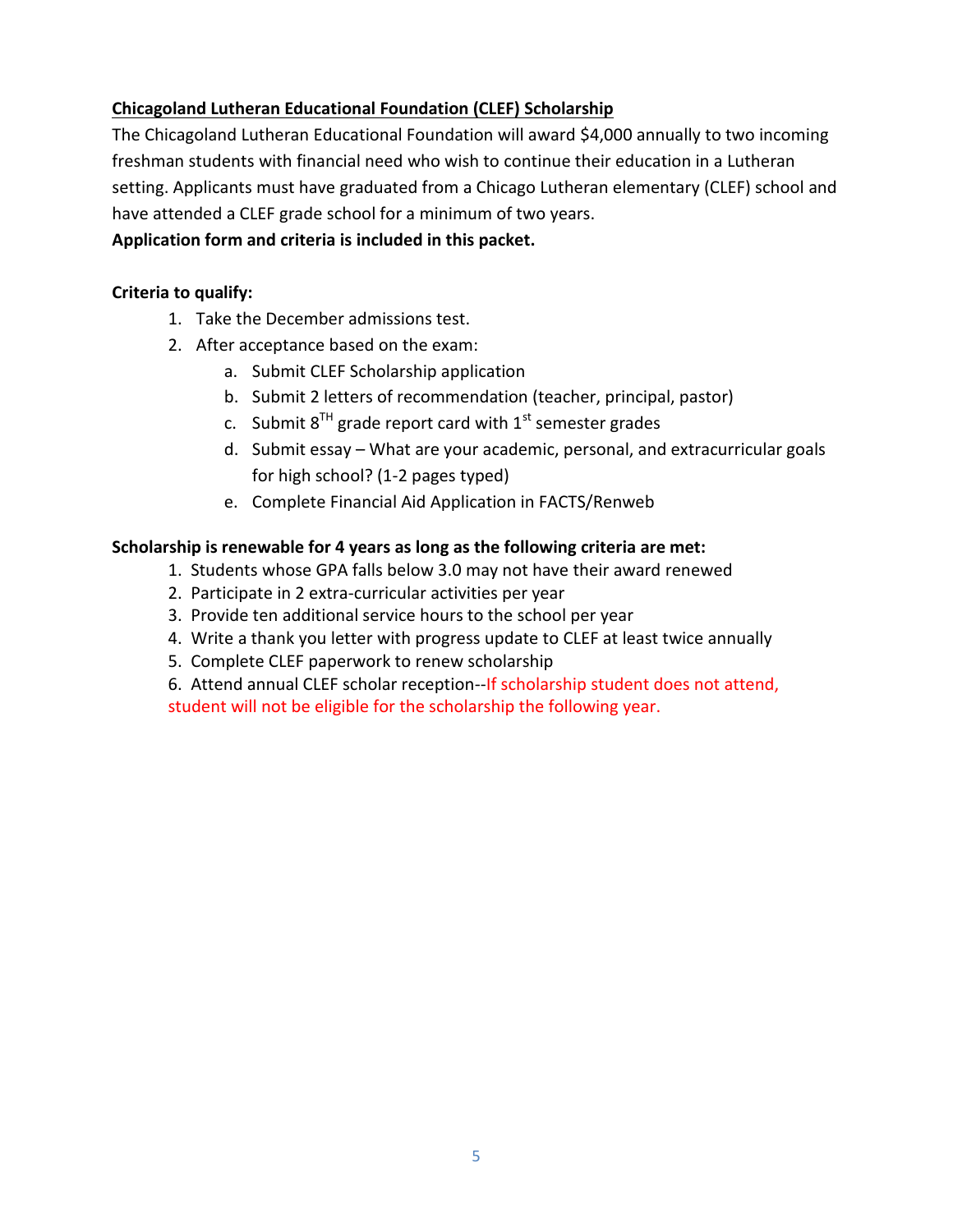## **CROSS STAR FINANCIAL AID**

Luther North College Prep's Cross Star Financial Aid program is designed to ensure that talented students will not be denied a LNCP education due to financial circumstances. Financial aid is funded through generous donations from alumni and supporters.

To apply for a Cross Star Financial Aid Award:

- 1. Complete an application online using your Parent login to RenWeb/FACTS website.
- 2. Submit a letter to the admissions office with any other information you deem relevant to the decision making process.
- 3. Complete an application no later than **March 31, 2017;** a request that is filed late will not be included in the initial aid allotment. As a result, funds may not be available even though the family qualifies for assistance. Because LNCP's financial aid funds are limited, it is possible for a student to be accepted to the school but not receive funding even though all deadlines have been met.

Requirements:

- 1. Students must maintain passing grades; failures or multiple "D" grades will eliminate them from program participation.
- 2. Any student placed on disciplinary probation may also be eliminated from program participation.
- 3. Families of students receiving financial aid will be required to serve a minimum of 20 approved volunteer hours to the school per school year. Failure to complete hours will eliminate the award.
- 4. Tuition and fees from the previous year must be paid in full.
- 5. Tuition and fees payment contracts must be received on time in order to be eligible.
- 6. Tuition payments received late may result in loss of all financial aid.
- 7. Each family must raise 10% of its Cross Star award to donate to the school. For example, if a family receives \$3,000 in financial aid, the family must raise \$300 throughout the year to donate to the school.